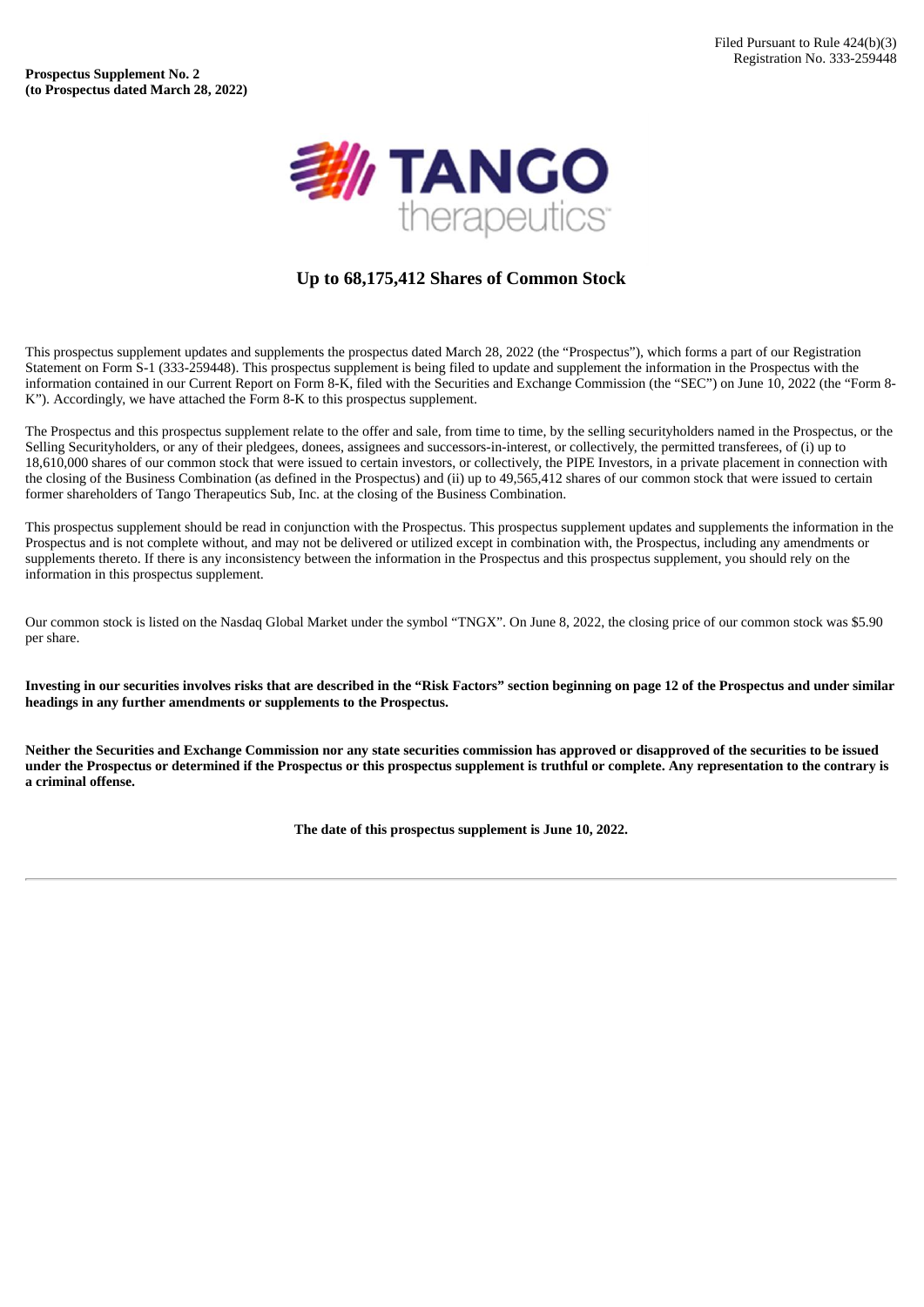# **UNITED STATES SECURITIES AND EXCHANGECOMMISSION**

**Washington, D.C. 20549**

# **FORM 8-K**

**CURRENT REPORT PURSUANT TO SECTION 13 OR 15(d) OF THE SECURITIES EXCHANGEACT OF 1934**

**Date of Report (Date of earliest event reported): June 8, 2022**

# **TANGO THERAPEUTICS, INC.**

**(Exact name of registrant as specified in its charter)**

**Delaware 001-39485 85-1195036 (State or other jurisdiction of incorporation)**

**(Commission File Number)**

**(IRS Employer Identification No.)**

**100 Binney St, Suite700 Cambridge, MA 02142 (Address of principal executive offices, including zip code)**

#### **Registrant's telephone number, including area code: 857-320-4900**

Check the appropriate box below if the Form 8-K filing is intended to simultaneously satisfy the filing obligation of the registrant under any of the following provisions:  $\Box$  Written communications pursuant to Rule 425 under the Securities Act (17 CFR 230.425)

 $\square$  Soliciting material pursuant to Rule 14a-12 under the Exchange Act (17 CFR 240.14a-12)

 $\Box$  Pre-commencement communications pursuant to Rule 14d-2(b)under the Exchange Act (17 CFR 240.14d-2(b))

 $\Box$  Pre-commencement communications pursuant to Rule 13e-4(c)under the Exchange Act (17 CFR 240.13e-4(c))

Securities registered pursuant to Section 12(b) of the Act:

| Title of each class                          | <b>Trading</b><br>Svmbol(s) | Name of each exchange<br>on which registered |
|----------------------------------------------|-----------------------------|----------------------------------------------|
| Common stock, par value \$0.001<br>per share | TNGX                        | The Nasdag Global Market                     |

Indicate by check mark whether the registrant is an emerging growth company as defined in Rule 405 of the Securities Act of 1933 (§230.405of this chapter) or Rule 12b-2 of the Securities Exchange Act of 1934 (§240.12b-2 of this chapter).

Emerging growth company☒

If an emerging growth company, indicate by check mark if the registrant has elected not to use the extended transition period for complying with any new or revised financial accounting standards provided pursuant to Section 13(a) of the Exchange Act.  $\Box$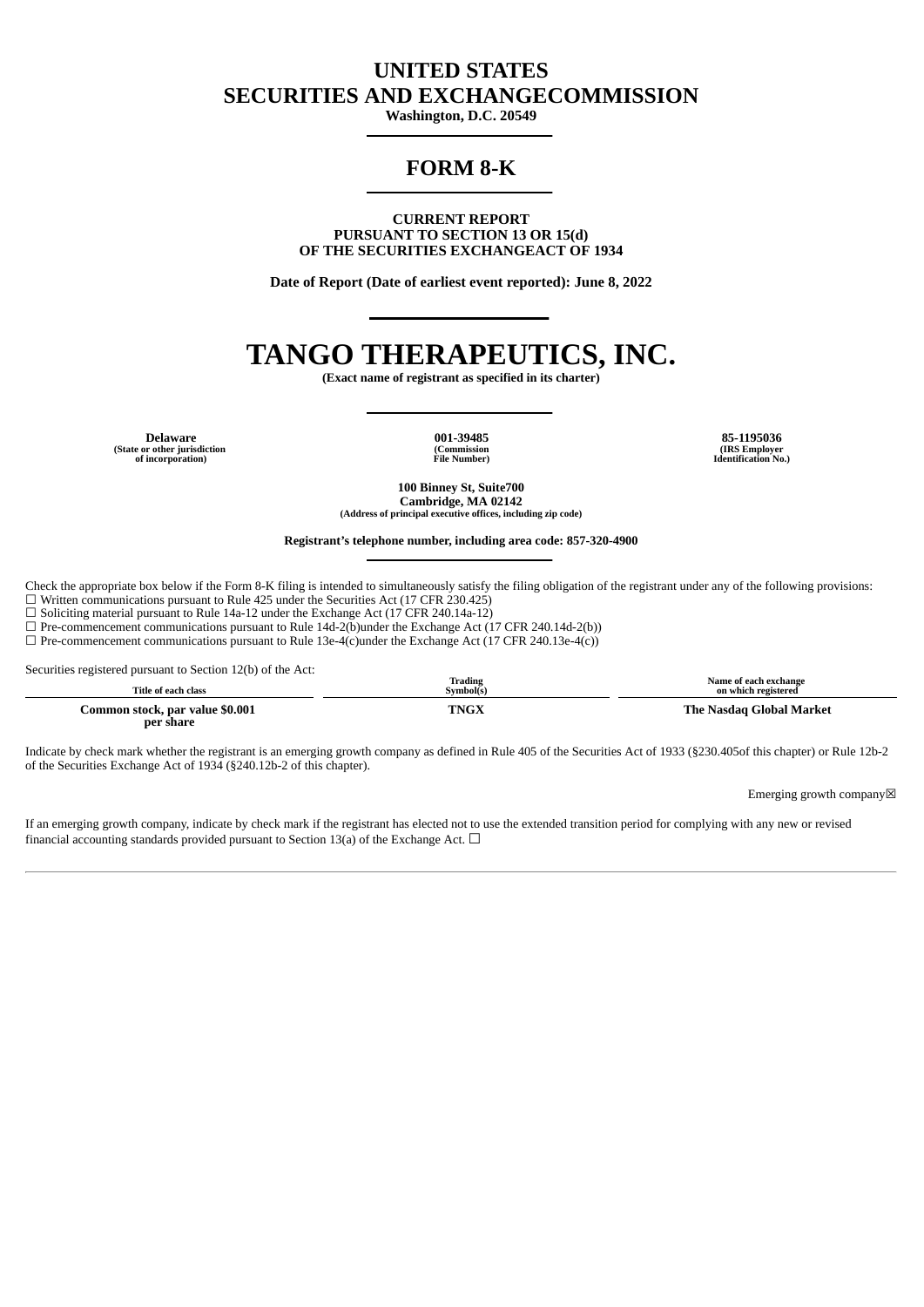### **Item 5.07 Submission of Matters to a Vote of Security Holders.**

The 2022 annual meeting of stockholders (the "Annual Meeting") of Tango Therapeutics, Inc. (the "Company") was held in a virtual-only format on June 8, 2022 at 10:00 a.m., Eastern Time via live webcast. Proxies were solicited pursuant to the Company's proxy statement filed on April 26, 2022 with the Securities and Exchange Commission under Section 14(a) of the Securities Exchange Act of 1934, as amended (the "Proxy Statement"). As of April 11, 2022, the record date for the Annual Meeting, the number of shares of the Company's common stock, \$0.001 par value per share ("Common Stock"), outstanding and entitled to vote at the Annual Meeting was 87,712,630. The number of shares of Common Stock present or represented by valid proxy at the Annual Meeting was 81,740,796, representing 93.19% of the total number of shares of Common Stock entitled to vote at the Annual Meeting, thus establishing a quorum for the Annual Meeting. Shares present virtually during the Annual Meeting were considered shares of Common Stock represented in person at the Annual Meeting. Each share of Common Stock was entitled to one vote with respect to matters submitted to the Company's stockholders at the Annual Meeting.

At the Annual Meeting, the Company's stockholders were asked to vote on the following matters, which are described in detail in the Proxy Statement: (i) to elect two Class I director nominees to the Company's Board of Directors (the "Board"), each to hold office until the 2025 annual meeting of stockholders and until his or her successor is duly elected and qualified, or until his or her earlier resignation or removal ("Proposal 1"), and (ii) to ratify the selection of PricewaterhouseCoopers, LLP as the Company's independent registered public accounting firm for the fiscal year ending December 31, 2022 ("Proposal 2").

The voting results reported below are final.

#### Proposal 1 **–** Election of Directors

Lesley Ann Calhoun and Reid Huber were duly elected to the Company's Board as Class I directors. The results of the election were as follows:

| <b>CLASS I DIRECTOR NOMINEE</b>              | <b>FOR</b> | <b>WITHHELD</b> | <b>BROKER NON-VOTES</b> |
|----------------------------------------------|------------|-----------------|-------------------------|
| Ann Calhoun<br>$\triangle$ eslev $\triangle$ | 74,549,730 | 2,532,608       | 4.658.458               |
| Reid Huber                                   | 74,547,606 | 2,534,732       | 4,658,458               |

Proposal 2 **–** Ratify the Selection of Independent Registered Public Accounting Firm

The selection of PricewaterhouseCoopers, LLP as the Company's independent registered public accounting firm for the fiscal year ending December 31, 2022 was ratified. The results of the ratification were as follows:

| $\sigma$ $\alpha$ r<br>'∪к        | <b>A TATCTT</b><br>$\cdots$ | <b>IDCT</b><br>$\sim$ $\sim$ $\sim$ $\sim$ $\sim$ $\sim$<br>┓╻╷ |
|-----------------------------------|-----------------------------|-----------------------------------------------------------------|
| <b>707.000</b><br>01<br>∼<br>ັບ⊥∙ | 400                         | A5.<br>2.TJU                                                    |

No other matters were submitted to or voted on by the Company's stockholders at the Annual Meeting.